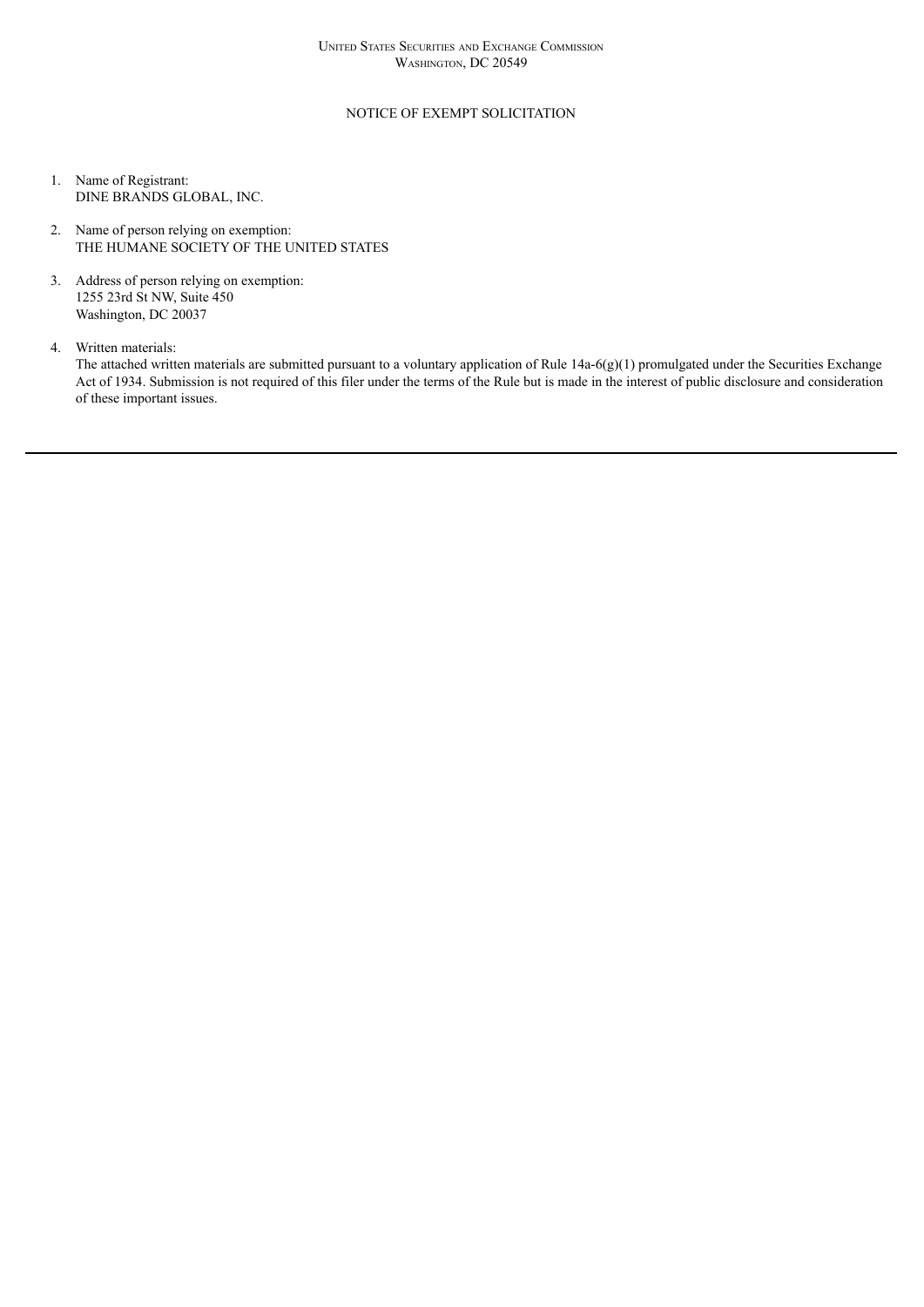

April 6, 2022

Dear fellow Dine Brands shareholders,

This filing responds to Dine Brands Board of Directors' deeply flawed statement opposing the Humane Society of the United States' 2022 shareholder proposal. As we'll show, the opposition statement utilizes misdirection to make illogical arguments. Indeed, the opposition statement actually *af irms* the importance of voting in the proposal's favor—and we believe shareholders will agree after reading this brief letter.

First, we'll note that the opposition statement is essentially a list of explanations attempting to justify Dine Brands' failure to keep its ESG pledge about eliminating cruel, solitary-confinement gestation crates from its pork supply. We'll also note that Dine Brands had seven years to implement and assess its progress on that pledge. Not only did it fail to do so, but during that time, it never once reported to shareholders that it was having trouble meeting the commitment *and* continually communicated the commitment to shareholders on its website, as if everything was on track.

In fact, the Company's statement implies it became aware it wouldn't meet its gestation crate pledge prior to 2020, when it decided to "reevaluate" its commitment. Yet even in 2020, Dine Brands did not explain to shareholders there was a problem; it simply quietly deleted the 2013 ESG pledge from its website (and also deleted from its news archives the 2013 press release announcing it). And even now the Company's statement fails to make clear that its new "group housing" commitment permits pigs to be kept in solitary confinement crates for nearly 40% of their pregnancies. This is hardly an exemplar of complete and accurate ESG communications.

Be that as it may, the opposition statement *does* succeed at one thing: confirming the shareholder proposal's statements that Dine Brands did indeed fail to meet this longstanding animal welfare commitment.

But the proposal merely uses the *example* of that specific failed policy to illustrate a potentially wide gap between the company's stated ESG commitments and the practices in its supply chain. As the proposal points out: Dine Brands' failure to keep its gestation crate pledge (regardless of how it may justify that failure) is at odds with the company's *current* ESG policy. That policy *still* claims Dine Brands is "committed" to a principle called the Five Freedoms of animal welfare. But that claim becomes meaningless, even detrimental to Dine Brands and its ESG claims, if the Freedoms are not *actually* required. And the opposition statement makes clear they aren't, since by the company's own admission it now allows its suppliers to confine pigs in a way which dramatically contravenes those Freedoms.

And since Dine Brands' choice to now allow gestation crates simply cannot coexist with its *current* ESG language about the Five Freedoms, there's a clear and obvious gap in the company's ESG commitments versus the reality of its supply chain. Thus, consistent with the example noted above, the veracity of its *other* ESG claims is brought into question in quite a significant way.

With that in mind, the proposal's "Resolved" clause doesn't even *mention* the phrase "gestation crates." Rather, focusing on accurate and complete ESG communications, it asks more broadly for "an analysis of the specific ways in which Dine Brands reconciles disparities" between its stated ESG standards and the "implementation of those standards." As well, it asks for "the success rate" of suppliers following its ESG standards and "specific actions that have been taken to address failures."

**With this in mind, we urge you to vote FOR the proposal**. Thanks, and feel free to connect if you have questions.

Kind regards,

Mett Resett

Matthew Prescott, Senior Director of Food and Agriculture (240) 620-4432, mprescott@humanesociety.org